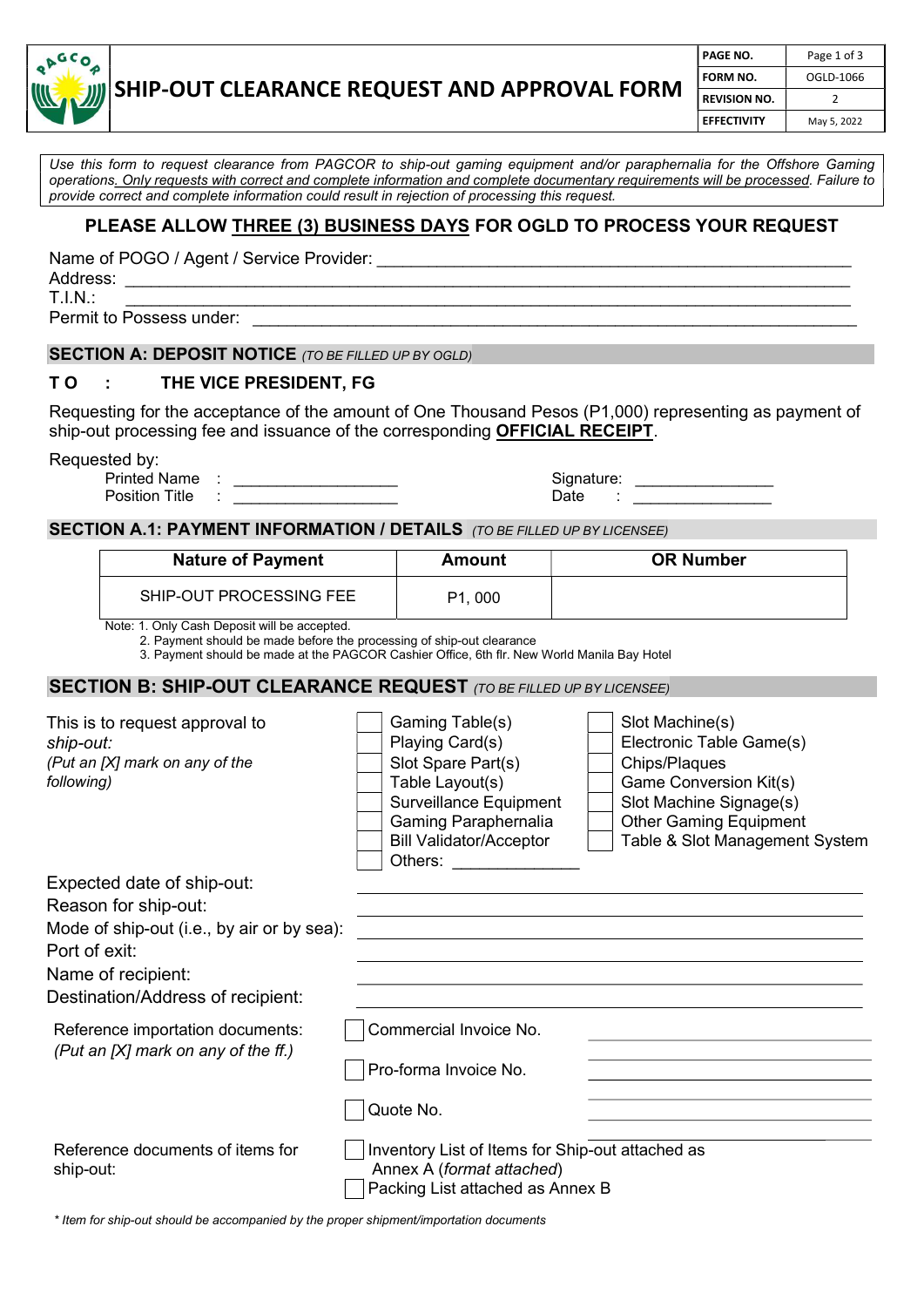

## SHIP-OUT CLEARANCE REQUEST AND APPROVAL FORM

| l PAGE NO.          | Page 2 of 3 |  |  |
|---------------------|-------------|--|--|
| l form no.          | OGLD-1066   |  |  |
| <b>REVISION NO.</b> | ∍           |  |  |
| <b>EFFECTIVITY</b>  | May 5, 2022 |  |  |

| Name of Customs Broker:                                                                                                                                                                                             |  |
|---------------------------------------------------------------------------------------------------------------------------------------------------------------------------------------------------------------------|--|
| <b>Contact Number:</b>                                                                                                                                                                                              |  |
| By:                                                                                                                                                                                                                 |  |
| POGO / Agent / Service Provider's<br>Date<br><b>Authorized Signatory</b><br>(Signature Over Printed Name)                                                                                                           |  |
| <b>SECTION C: SUBMISSION INSTRUCTIONS</b>                                                                                                                                                                           |  |
| Once Section A and B are completed, please submit this form to OGLD together with supporting ship-out documents.<br>Hard copies may be submitted directly to the OGLD office indicated below:                       |  |
| <b>Offshore Gaming Licensing Department</b><br>Philippine Amusement and Gaming Corporation<br>New Coast Hotel Manila 1588 M.H. Del Pilar cor. Pedro Gil Sts. Malate, Manila 1004<br>Tel. No. 8242-0121 loc. 646/638 |  |
| <b>SECTION D: ACTION TAKEN</b> (TO BE FILLED UP BY OGLD)                                                                                                                                                            |  |
| Ship-out clearance request is:                                                                                                                                                                                      |  |
| A. RETURNED due to the following reasons:                                                                                                                                                                           |  |
| Incomplete information and/or supporting ship-out documents<br>Incorrect information vis-à-vis supporting ship-out documents                                                                                        |  |
| B. RECEIVED FOR PROCESSING with assigned Reference No.                                                                                                                                                              |  |
| Printed Name:<br>Signature:<br>By:<br><u> 1989 - Johann Barbara, martin a</u>                                                                                                                                       |  |
| Position Title:<br>Date:                                                                                                                                                                                            |  |
| C. RECOMMENDATION FOR APPROVAL subject to the conduct of inspection and inventory by the<br>Compliance Monitoring and Enforcement Department prior to ship-out of gaming equipment<br>indicated above.              |  |
| <b>Printed Name:</b><br>Signature:<br>By:<br><u> 1989 - Johann Barbara, martxa</u>                                                                                                                                  |  |
| Position Title:<br>Date:                                                                                                                                                                                            |  |
| <b>Approved by:</b>                                                                                                                                                                                                 |  |
|                                                                                                                                                                                                                     |  |
|                                                                                                                                                                                                                     |  |
| Senior Manager                                                                                                                                                                                                      |  |
| For endorsement to the following department/s                                                                                                                                                                       |  |
| INSPECTION AND INVENTORY OF SUBJECT ITEM/S FOR SHIP-OUT                                                                                                                                                             |  |
| TO:<br>THE ASSISTANT VICE PRESIDENT, CMED                                                                                                                                                                           |  |

Request to conduct an inspection and inventory of the approved item/s prior to ship-out.

### REQUIRED DOCUMENTATION OF SUBJECT ITEM/S FOR SHIP-OUT

### T O: THE ASSISTANT VICE PRESIDENT, LMD

Request to coordinate with POGO / Agent / Service Provider on the documentation that may be needed for the ship-out of the subject item/s.

POGO / Agent / Service Provider's Contact Person: \_\_\_\_\_\_\_\_\_\_\_\_\_\_\_\_\_\_\_\_\_\_\_\_\_\_\_\_\_\_Telephone No.: \_\_\_\_\_\_\_\_\_\_